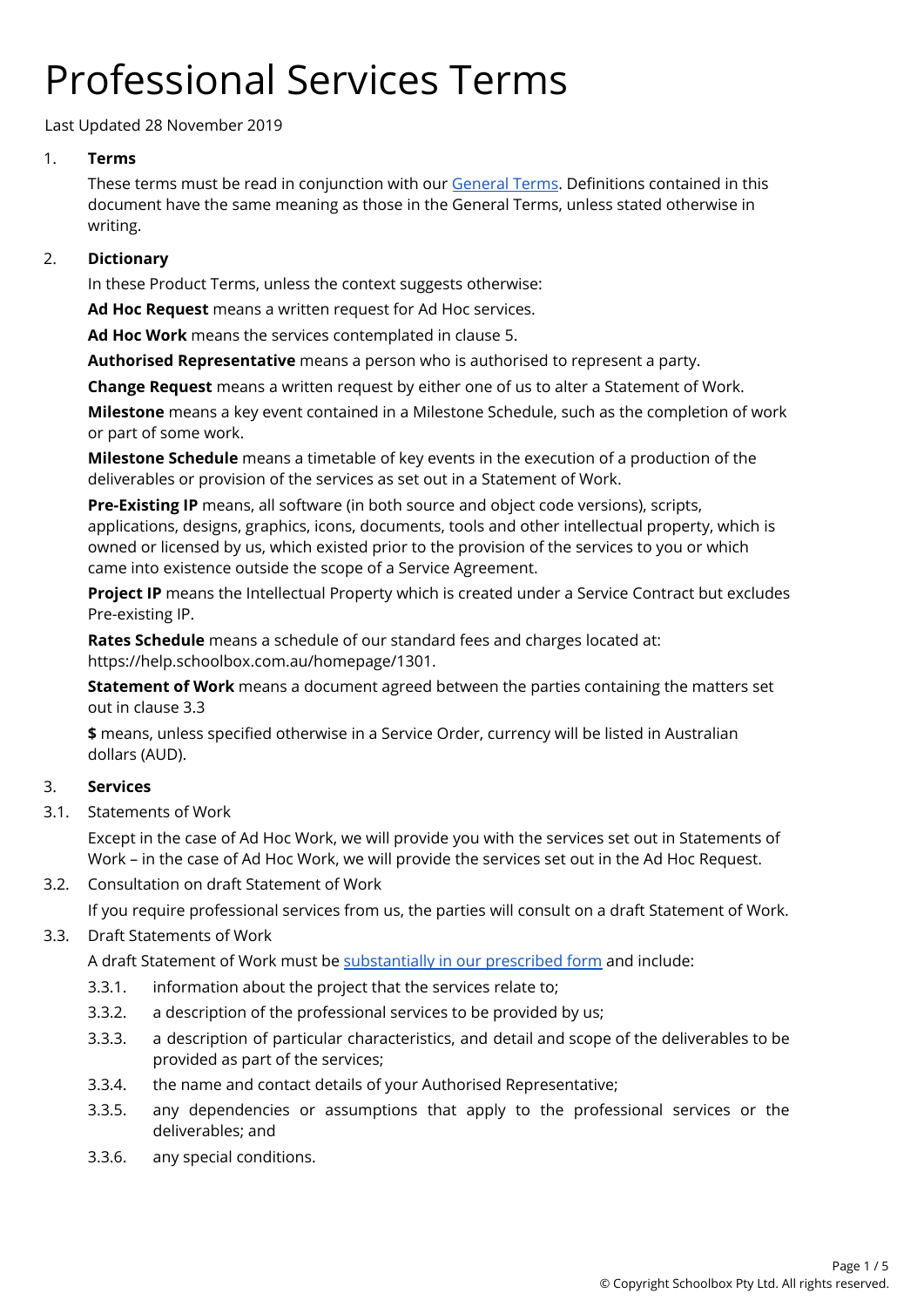## 4. **Service Agreements**

- 4.1. Service Agreements
	- 4.1.1. When a draft Statement of Work is in a form that the parties agree to, they will sign it. Once a draft Statement of Work has been signed by us:
		- 4.1.1.1. the draft Statement of Work becomes a Statement of Work under these Product Terms;
		- 4.1.1.2. there is a contract ('Service Agreement') for the supply of services in accordance with the Statement of Work and our General Terms; and
		- 4.1.1.3. the terms of Service Agreement comprises the Statement of Work (including any special conditions), and anything else specified in our General Terms.
	- 4.1.2. In the case of Ad Hoc Work, when the Ad Hoc Request has been accepted in writing by us:
		- 4.1.2.1. the Ad Hoc Request has subject to this clause, the same status as a Statement of Work (except for the requirements under clause 3.3) under these Product Terms;
		- 4.1.2.2. there is a contract ('Service Agreement) for the supply of services in accordance with the Ad Hoc Request; and
		- 4.1.2.3. the terms of Service Agreement comprises the Ad Hoc Request (including any special conditions) and our General Terms.
	- 4.1.3. For the purposes of these Product Terms, a reference to a Statement of Work includes an Ad Hoc Request in the case of Ad Hoc Work.

## 4.2. Independent contract

Each Service Agreement is an independent contract.

#### 5. **Service Delivery Approaches**

- 5.1. We employ various methods of delivering professional services:
	- 5.1.1. Ad Hoc Work;
	- 5.1.2. Time and Materials; and
	- 5.1.3. Fixed Cost;

#### 6. **Ad Hoc Work**

- 6.1. Ad Hoc Work:
	- 6.1.1. is intended to cover small jobs such as performing maintenance or updates to an existing project, providing technical support, asset retrieval, project management services, consulting, training, creative services, general small requests for services; and
	- 6.1.2. does not exceed \$5,000 in value.
- 6.2. Subject to clause 32 of our General Terms and to the extent permitted by law, the only warranties that apply to Ad Hoc Work are (a) for a period of 30 days from completion of the Ad Hoc Work; and (b) those warranties implied by law – acceptance testing does not apply to Ad Hoc Work, unless we agree otherwise in writing.

#### 7. **Time and Materials**

7.1. Methodology

Where we use time and materials methodology, professional services will be provided, in a manner determined by us but meeting the scope set out in a Statement of Work.

- 7.2. Billing
	- 7.2.1. Time and materials projects will be billed in accordance with clause 10.
	- 7.2.2. Prior to the commencement of work, we will provide a Service Order containing a cost Estimate (in accordance with clause 9) to you for the time and materials work.
- 7.3. Completion and Acceptance
	- 7.3.1. If it becomes apparent to us that the time required to complete the work agreed in the Statement of Work substantially exceeds the estimated time, we will discuss with you,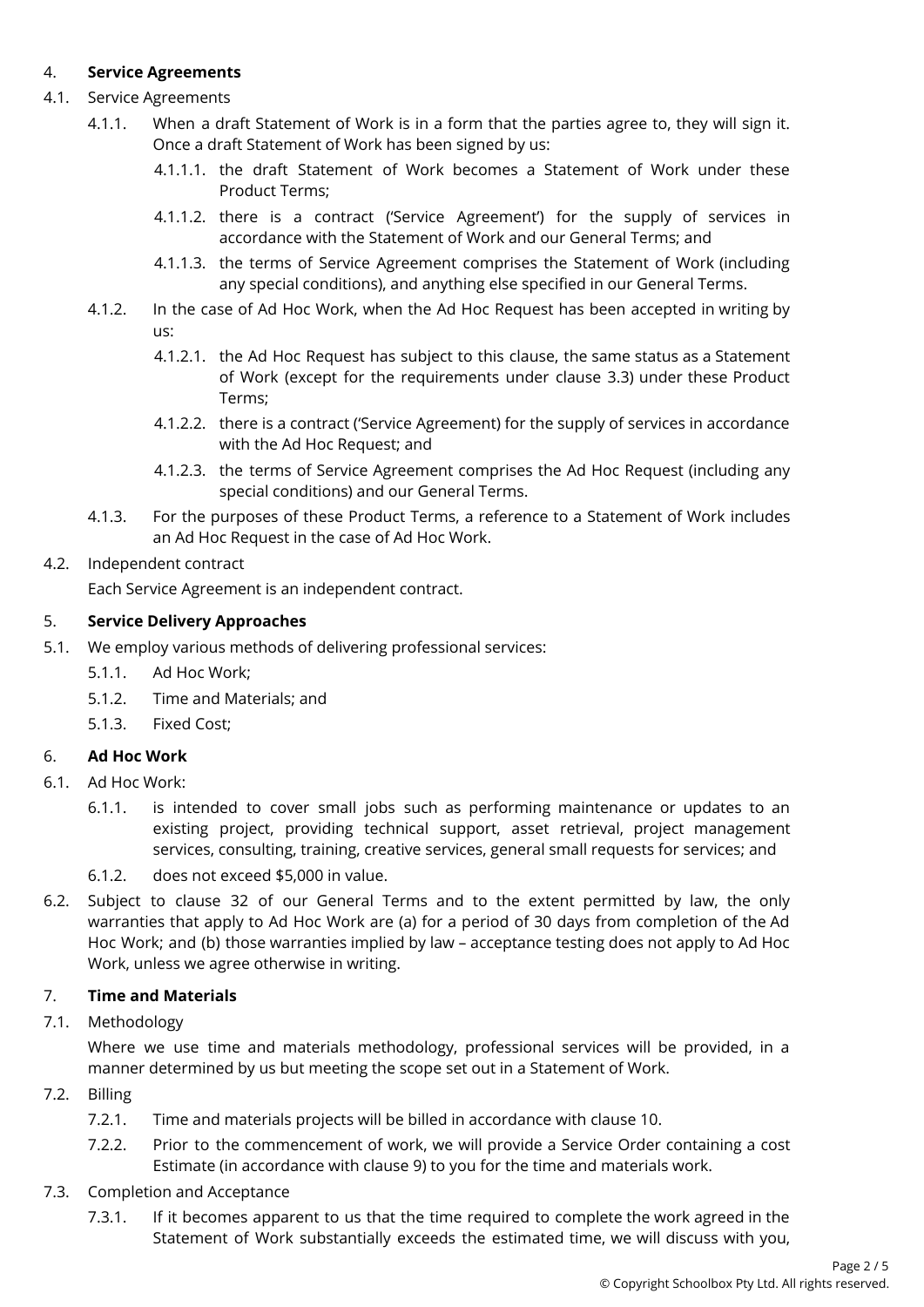the need to revise the cost estimate and request approval for the additional cost before proceeding. If you do not approve the revised estimate, this does not affect our entitlement to be paid for services already provided.

- 7.3.2. We will notify you upon the completion of time and materials services, and the work will be deemed to have been completed at the expiration of 7 days from the notification.
- 7.3.3. Unless a Statement of Work states otherwise, no warranty period applies to all time and materials work. The rectification of any defects encountered will be treated on a time and materials basis

#### 7.4. Prepayment

In addition to any other right we have, we may invoice you for or request the payment of a security deposit prior to the commencement of work.

#### 8. **Fixed Cost**

- 8.1. The cost of fixed cost services (including development) work is based on a cost estimate and scope of work (and in some instances project milestones) contained in a Statement of Work.
- 8.2. Once we reach a milestone by completing work, you must within 14 Business Days (unless we agree on alternate timing in a Statement of Work) of receiving a completion notice from us either:
	- 8.2.1. agree in writing that the milestone has been achieved, and that we are entitled to payment; or
	- 8.2.2. advise in writing if the milestone has not been achieved and specify full particulars of why it is incomplete.
- 8.3. If you:
	- 8.3.1. do not do either of the things in clause 8.2.1 or 8.2.2 within 14 Business Days of a completion notice in clause 8.2, the milestone described in the completion notice is deemed to be complete; or
	- 8.3.2. advises that a milestone has not been achieved (in accordance with clause 8.2.2), then the milestones and Milestone Schedule may be extended by us for a period which it considers reasonably necessary after consultation with you.
- 8.4. The Completion Date of a milestone is the earlier of the:
	- 8.4.1. notice in clause 8.2.1;
	- 8.4.2. period in clause 8.3.
- 8.5. For the purposes of fixed cost and scope of professional services, any warranty period (where applicable) commences on the Completion Date of the last milestone in a Statement of Work.
- 8.6. Subject to anything to the contrary in a Statement of Work, the default warranty period is 60 days from the date in clause 8.4.

#### 9. **Project Changes**

- 9.1. Changes to requirements
	- 9.1.1. You may, at any time, request a change to a Statement of Work by issuing a Change Request.
	- 9.1.2. Where we encounter unforeseen additional work, changes or difficulties, then we may issue you with a Change Request.
	- 9.1.3. If the change is agreed between the parties, the Statement of Work will be deemed to be amended in accordance with the agreed change.
	- 9.1.4. An amendment to a Statement of Work does not affect:
		- a. payments made to us; or
		- b. our entitlement to be paid for services provided –
		- up to the date of amendment.
- 9.2. Upon service of a Change Request from us, you must:
	- 9.2.1. either accept the Change Request; or
	- 9.2.2. reject the Change Request by written notice outlining the basis of the rejection.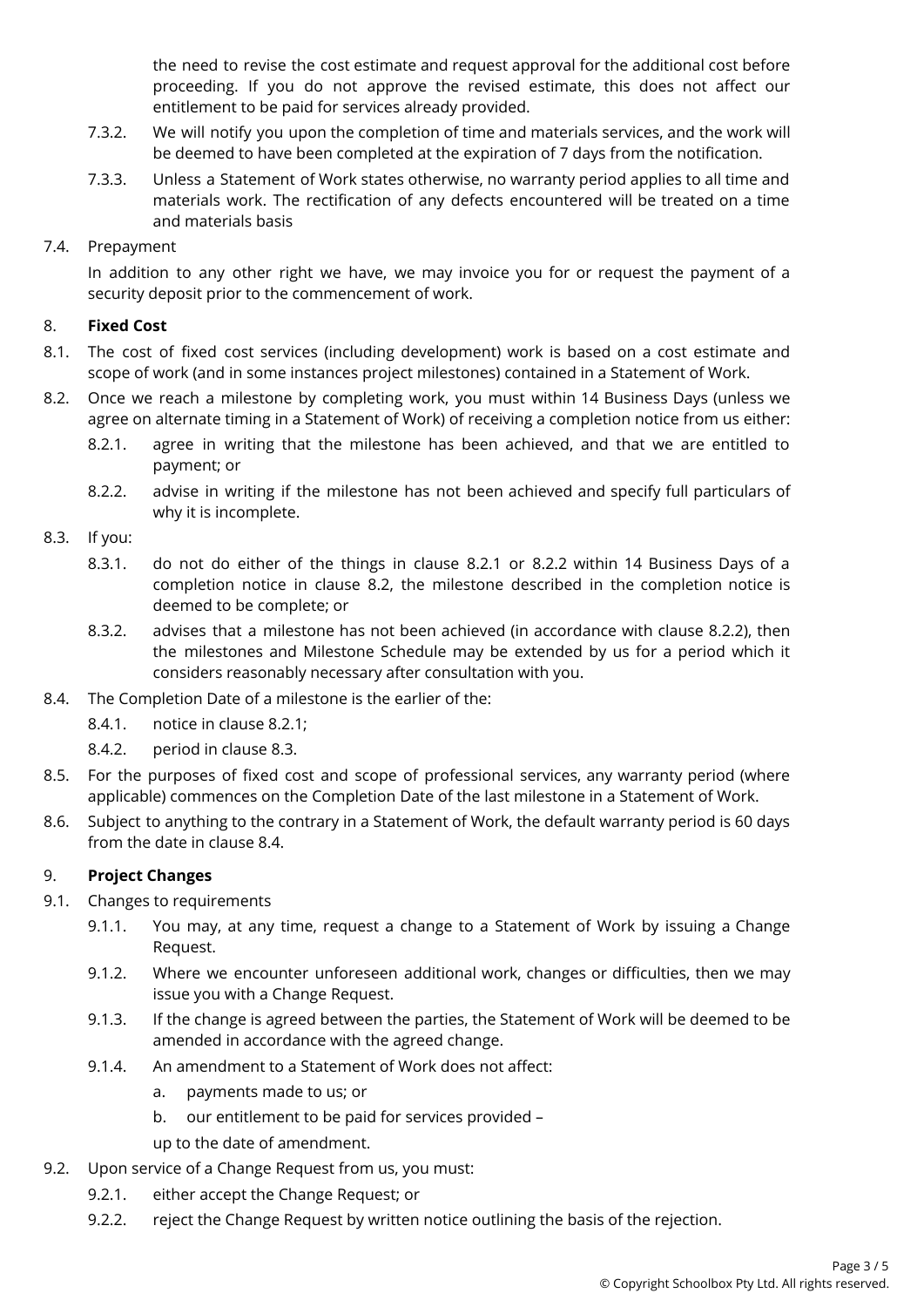### 9.3. If you:

- 9.3.1. reject a Change Request, then you must meet with us within 14 Business Days of your rejection to attempt to resolve any issues with the Change Request in good faith;
- 9.3.2. do not respond to a Change Request in writing within 14 Business days, then you are deemed to have accepted the Change Request.
- 9.4. If within 14 Business Days of meeting under clause 9.3.1, the parties cannot reach agreement, then either party may terminate the Service Agreement (on 7 days written notice) which was subject to the Change Request – termination under this clause will not affect your liability to pay for work undertaken by us up to the date of termination.

### 10. **Fees and expenses**

- 10.1. Fee estimate
	- 10.1.1. Estimates may be either time and materials or fixed cost and are estimates only and are not binding.
	- 10.1.2. We use our experience and historic data to calculate the total effort required to deliver the scope or services specified in a Statement of Work.

## 10.2. Fees

The fees for services are calculated based on the:

- 10.2.1. amount of time our personnel spend providing the services; and
- 10.2.2. rates for those personnel as specified in the Statement of Work or, where no rates are specified, as contained in the Rates [Schedule](https://help.schoolbox.com.au/homepage/1301).
- 10.3. Expenses

You must reimburse us for any reasonable out-of-pocket expenses incurred by us in providing the services, these include bank fees, third party licence fees and any other disbursements. Where reasonably practicable, we will obtain your approval prior to incurring reasonable out-of-pocket expenses. We may charge a margin on out-of-pocket expenses to cover processing and handling. The margin on out-of-pocket expenses shall not be greater than 25%.

10.4. Invoicing

We may invoice you in Australian dollars whenever fees have accrued, but normally invoices are rendered monthly or at the times specified in a Statement of Work.

10.5. Payment

You must pay all invoices in full within 30 days of its date, regardless of the date upon which you actually receive the invoice.

# 10.6. Default in payment

If a payment is overdue, we may, in addition to its other rights:

- 10.6.1. withhold delivery of services until payment is made; and
- 10.6.2. take collection action, in which case you will be liable for the costs.
- 10.7. Default Rates

In the absence of any pricing in a Statement of Work then we may bill you in accordance with the Rates [Schedule.](https://help.schoolbox.com.au/homepage/1301)

10.8. Round Up

If the total chargeable time in any month is more than no chargeable time but less than 1 hour of time, then we may charge you for 1 hour of time.

#### 10.9. Deposits and Prepayments

We may require a deposit or prepayment of fees and expenses at any time – where such request is made, it is a term of your Service Agreement with us.

10.10. Changes in Fees

We may change our fees and Rates [Schedule](https://help.schoolbox.com.au/homepage/1301) at any time, where we notify you in writing. Increases do not apply to Statements of Work that are currently in progress.